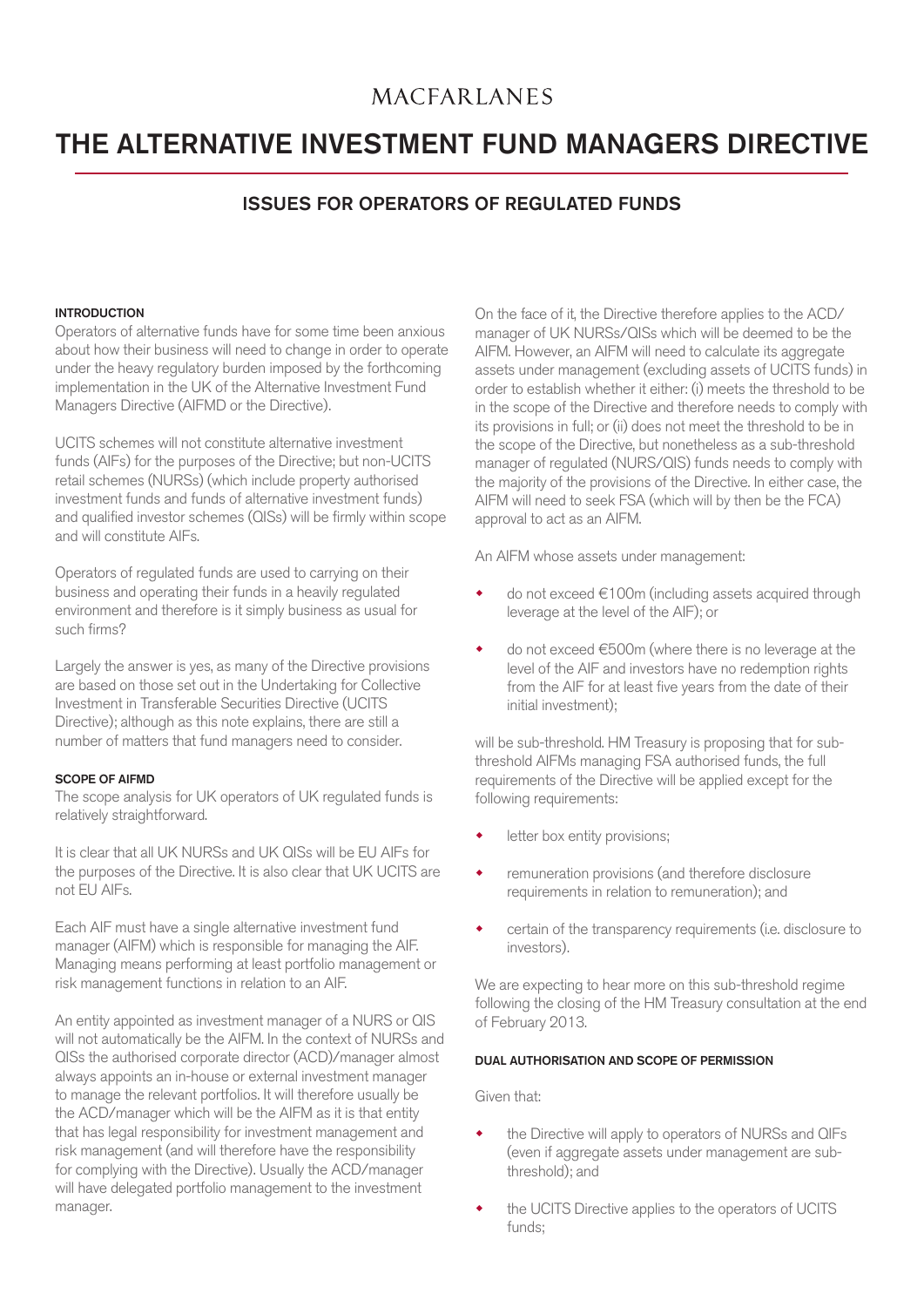what does this mean for operators of both types of regulated funds?

The UCITS Directive currently permits UCITS management companies to manage NURSs and QISs as well as UCITS.

The AIFMD provides that an AIFM may also act as a manager of a UCITS provided that the AIFM is authorised in accordance with the UCITS Directive for that activity. After the entry into force of the AIFMD, a UCITS management company which manages AIFs and which is appointed as the AIFM for the purposes of the AIFMD will no longer be subject to the UCITS Directive for that activity and will instead be required to obtain an additional authorisation under the AIFMD.

Therefore a single firm may act as a UCITS operator and an AIFM provided it is authorised by the FSA to operate under both Directives.

The Directive is clear that a single firm will not be permitted to be a MiFID firm and an AIFIMD firm so, as is currently the case, if your business requires a MiFID firm, for example for portfolio management activities which are not permitted under the UCITS Directive, then such a separate MiFID firm will continue to be required.

The Treasury and the FSA have proposed new regulated activities which are:

- managing a UCITS;
- managing an AIF;
- acting as depositary of a UCITS; and
- acting as depositary of an AIF.

The Treasury is proposing that the scope of permission for all UCITS management companies which currently hold permissions to carry on the regulated activity of "establishing, operating or winding up a collective investment scheme" or "acting as sole director of an open-ended company" will automatically switch to "managing a UCITS" so no change will be required in relation to UCITS business.

However if the firm is also operating NURSs/QISs and therefore needs to obtain approval to act as an AIFM, a variation of permission application will need to be submitted to the FSA in order to achieve the required dual authorisation. The FSA has said that it will not accept variation of permission applications until 22 July 2013 at the earliest (although it is possible that this position may be altered as a result of the consultation process on implementation). Firms will have 12 months within which to apply for and receive approval for the variation of permission.

#### FSA HANDBOOK

The FSA has stated that it is not going to "gold plate" (i.e. make rules more stringent than those required) the Directive in its implementation in order to align the UCITS Directive and AIFMD.

The FSA will replace the COLL sourcebook with the new FUNDS sourcebook which will cover AIFs, UCITS and their managers. The FSA is expecting to issue a consultation paper in the coming weeks to deal with the transitional provisions for moving from COLL to FUNDS. The consultation paper will also contain more details on how NURSs and QISs will be regulated. It is not expected that there will be much change.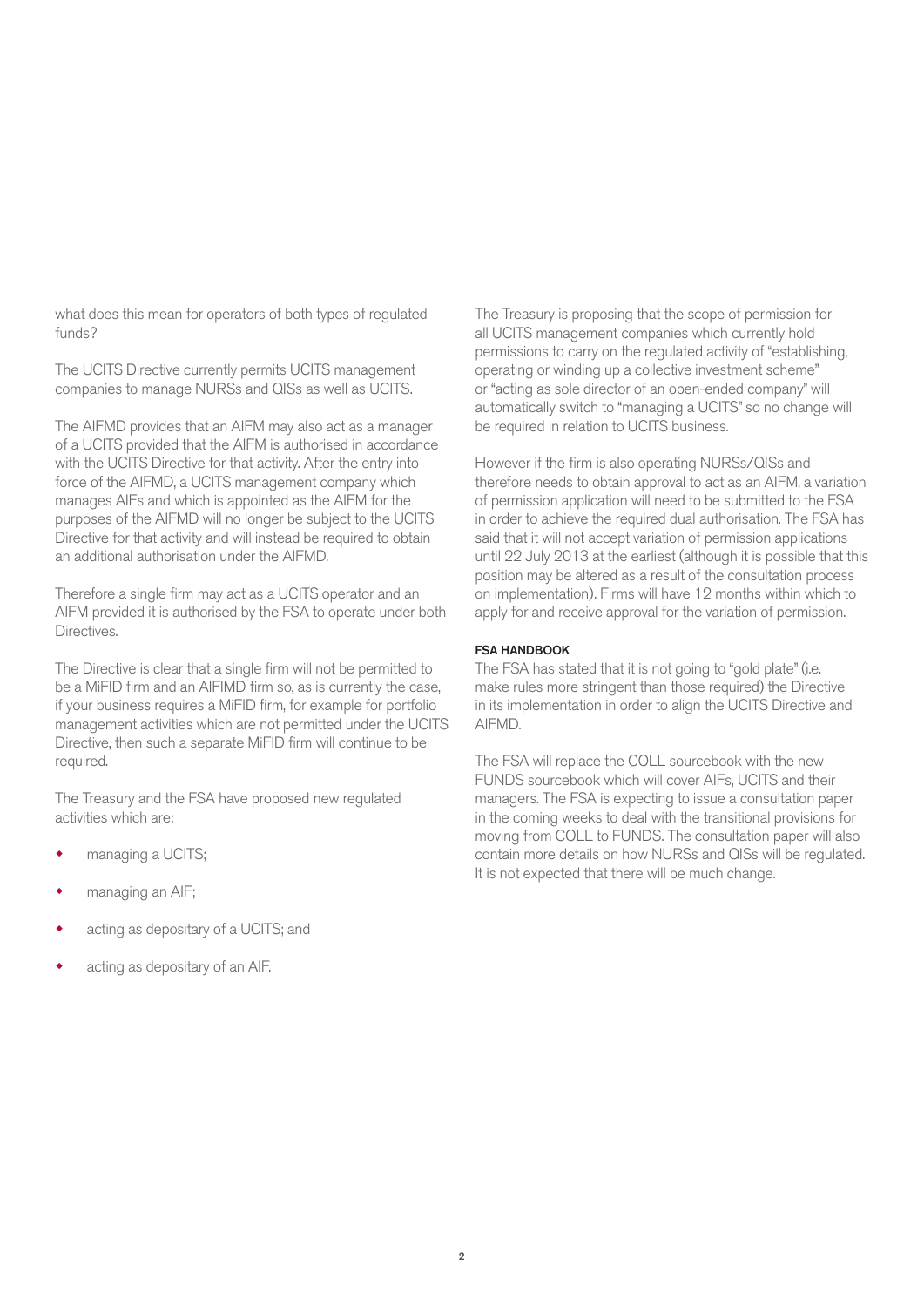The format of the new FUNDS sourcebook is expected to be as set out below and therefore it should be reasonably straightforward to identify which chapter firms will need to refer to in respect of the different kinds of funds they operate:

| Chapter | Subject                                                                        | <b>Scope</b>                                                                                                                                                        |
|---------|--------------------------------------------------------------------------------|---------------------------------------------------------------------------------------------------------------------------------------------------------------------|
|         | Introduction                                                                   | all firms managing AIFs and UCITS, all AIFs and UCITS                                                                                                               |
| 2       | Authorisation                                                                  | all firms managing AIFs and UCITS, all authorised AIFs and<br><b>UCITS</b>                                                                                          |
| 3       | Requirements for managers of AIFs                                              | all AIFMs and AIFs                                                                                                                                                  |
| 4       | Common requirements for all retail funds                                       | all AIFMs managing NURS and QIS, all UCITS management<br>companies and UCITS schemes                                                                                |
| 5       | Additional requirements for retail alternative<br>investment funds             | all AIFMs managing NURS                                                                                                                                             |
| 6       | Additional requirements for qualified investor<br>alternative investment funds | all AIFMs managing QIS                                                                                                                                              |
| 7       | Additional requirement for UCITS funds                                         | all UCITS management companies and UCITS schemes                                                                                                                    |
| 8       | Additional requirements for UCITS and AIF master-<br>feeder arrangements       | all AIFMs and UCITS management companies that manage<br>UCITS/NURS/QIS feeder funds or master funds                                                                 |
| 9       | Suspension of dealings and termination of authorised<br>funds                  | all AIFMs managing NURS and OIS, all UCITS management<br>companies and UCITS schemes                                                                                |
| 10      | Operating on a cross-border basis                                              | all UK AIFMs and UCITS management companies passporting<br>into another EEA State, all EEA firms passporting into the UK<br>under an AIFMD or UCITS Directive right |
| 11      | Recognised funds                                                               | all s.264 (UCITS) recognised schemes and all s.270 and s.272<br>recognised schemes                                                                                  |

#### REGULATORY CAPITAL

The regulatory capital provisions under the Directive are largely based on the UCITS Directive. Both are based on a combination of funds under management and expenditure based requirements for calculating regulatory capital and the same types of capital instrument are allowed in determining what qualifies for these purposes.

Given that a firm that is authorised to manage an AIF may also manage UCITS (if it has permission to do so), the FSA has decided to apply the new capital and professional indemnity insurance (PII) requirements of AIFMD to UCITS operators too (whether or not they are AIFMs). This means that the regulatory capital for an operator of regulated funds will increase, albeit not substantially.

In summary, an AIFM is subject to:

 an own funds requirement of at least €125,000 for an AIFM; and

 where the value of the portfolios managed by that AIFM (or self-managed AIF) exceeds €250m, an additional own funds requirement of 0.02 per cent of the amount which exceeds €250m (subject to a cap of €10m). At its discretion, a Member State may authorise an AIFM to reduce this additional own funds requirement by up to 50 per cent where the AIFM benefits from a guarantee of the same amount provided by an EU credit institution (such as a bank) or an EU insurance firm;

provided that the own funds requirement of the AIFM must always be at least equal to one quarter of its annual expenditure.

The new provision is that in addition, to cover potential professional liability risks, an AIFM is required to hold either:

- (further) additional own funds; or
- appropriate professional indemnity insurance (PII) cover.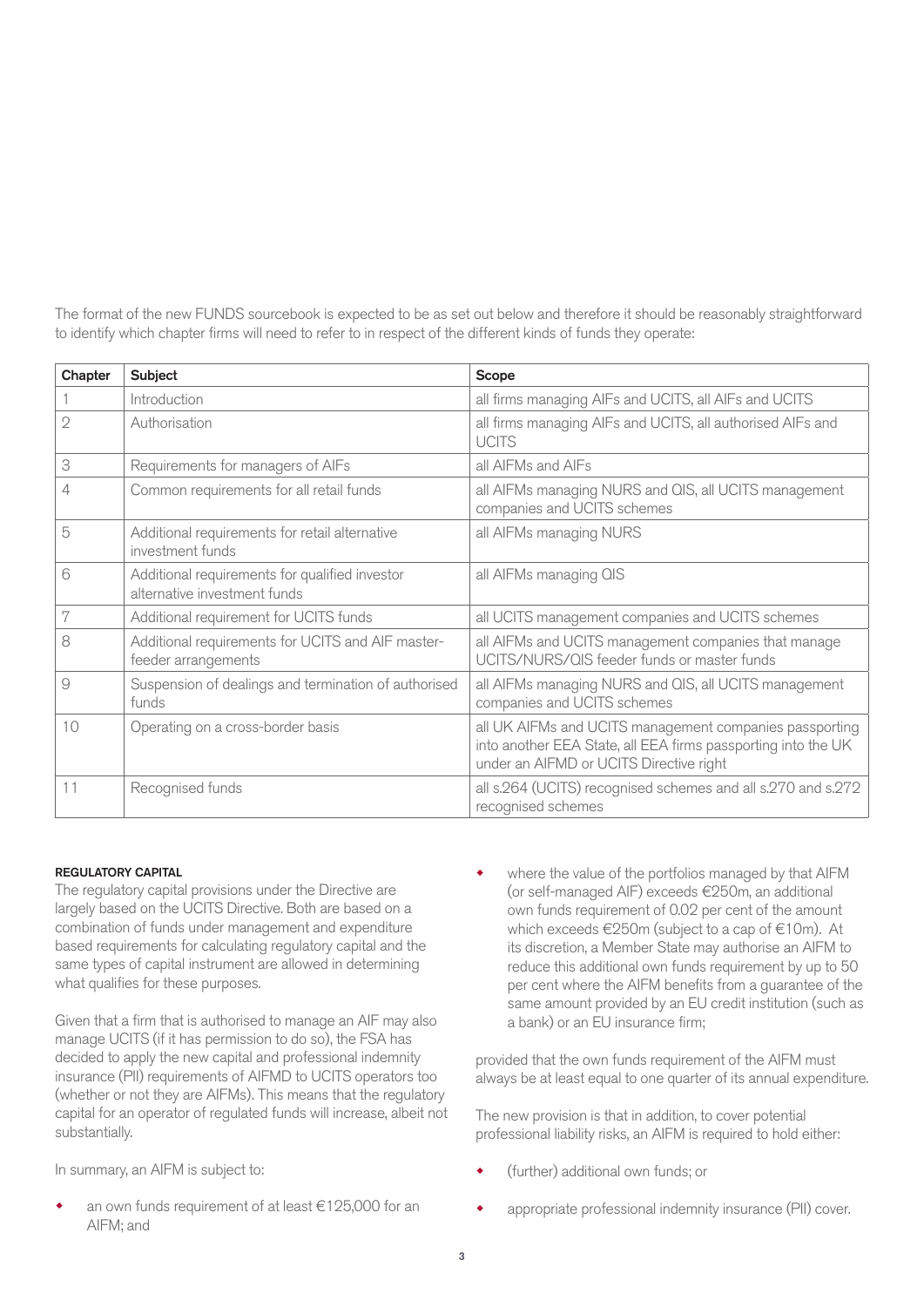Additional own funds to cover professional liability risks should be at least equal to 0.01 per cent of the value of portfolios of AIFs managed (excluding UCITS). The value of the portfolios of AIFs managed shall be the sum of the absolute value of all assets of all AIFs managed by the AIFM, including assets acquired through the use of leverage, with derivatives being valued at their market value.

All categories of own funds must be invested in liquid assets or assets readily convertible into cash in the short term and must not include speculative positions.

#### DELEGATION

The delegation rules under the Directive are broadly similar to those under the UCITS Directive in that if the AIFM wishes to delegate any of its functions such as portfolio management or risk management, it is permitted to do so provided that the AIFM will remain liable for the performance of such functions and the delegation must not affect effective supervision of that function. The AIFM will need to notify the FSA of any delegation. If investment or risk management is delegated then the delegate must be authorised by its local regulator for those activities. Additional rules apply if the delegate is outside of the EU.

The AIFMD provides that an AIFM must not delegate its functions to such an extent that it becomes a "letter box entity" and can no longer properly be considered to be the manager. An AIFM is considered a "letter box entity" if it:

- no longer has the expertise or resources to supervise delegated tasks effectively and manage the risks of delegation;
- no longer has the power to take decisions in key areas or perform senior management roles, including implementing general investment policies and strategies;
- cannot inspect the books and records of the delegate; or
- delegates out more of its portfolio management function than it retains itself.

In relation to this last test, regulators will not just look at the size of assets under management kept by the AIFM relative to the delegate, but also the types of assets an AIFM is invested in, the geographical and sectoral spread of investments, risk profiles, investment strategies, the types of delegated tasks and those tasks which are retained in-house by the AIFM, and the configuration of delegates and their sub-delegates. The FSA

has noted, in its consultation paper on AIFMD implementation, that it expects judgements of the AIFM on the core activities of portfolio and risk management to be genuine rather than a mere show of compliance.

Operators of NURSs/QISs will need to consider these provisions carefully to ensure that they have not delegated the investment management and risk management functions to such an extent that they have become a letter-box entity and no longer properly the manager of the AIF. This may therefore mean additional resources within an ACD (e.g. new directors) to ensure compliance.

Operators of regulated funds are familiar with ensuring they are able effectively to monitor any delegate, however procedures should be reviewed in light of these Directive provisions. Delegation must be by way of a written agreement and all such agreements need to comply with the provisions of the AIFMD. This will require a review of any investment management/submanagement agreements currently in place.

A delegate is allowed to sub-delegate, provided that the AIFM has consented to such sub-delegation in writing and the subdelegation has been notified to the FSA prior to its effective date together with appropriate details and a copy of the AIFM's written consent. The AIFM cannot give a general consent to sub-delegation in its written agreement with its delegate. The procedures in place for sub-delegating will need to take this into account.

#### **DEPOSITARIES**

There will be no major differences in relation to depositaries. The general position on liability is that the depositary is liable to an AIF or to the investors of an AIF, for loss of assets by the depositary (or a third party custodian to whom the depositary has delegated custody). However, the depositary may, in certain circumstances and provided it has complied with the provisions in the Directive, transfer liability to the custodian. The depositary is also not generally liable for the loss of assets broadly where this has been caused by an event beyond the depositary's reasonable control. There are detailed provisions in the Directive on this point.

Depositaries may look to update existing depositary agreements in order to cover off some of the Directive requirements however it is expected that UCITS V will, in due course, bring the UCITS depositary regime in line with the AIFMD regime.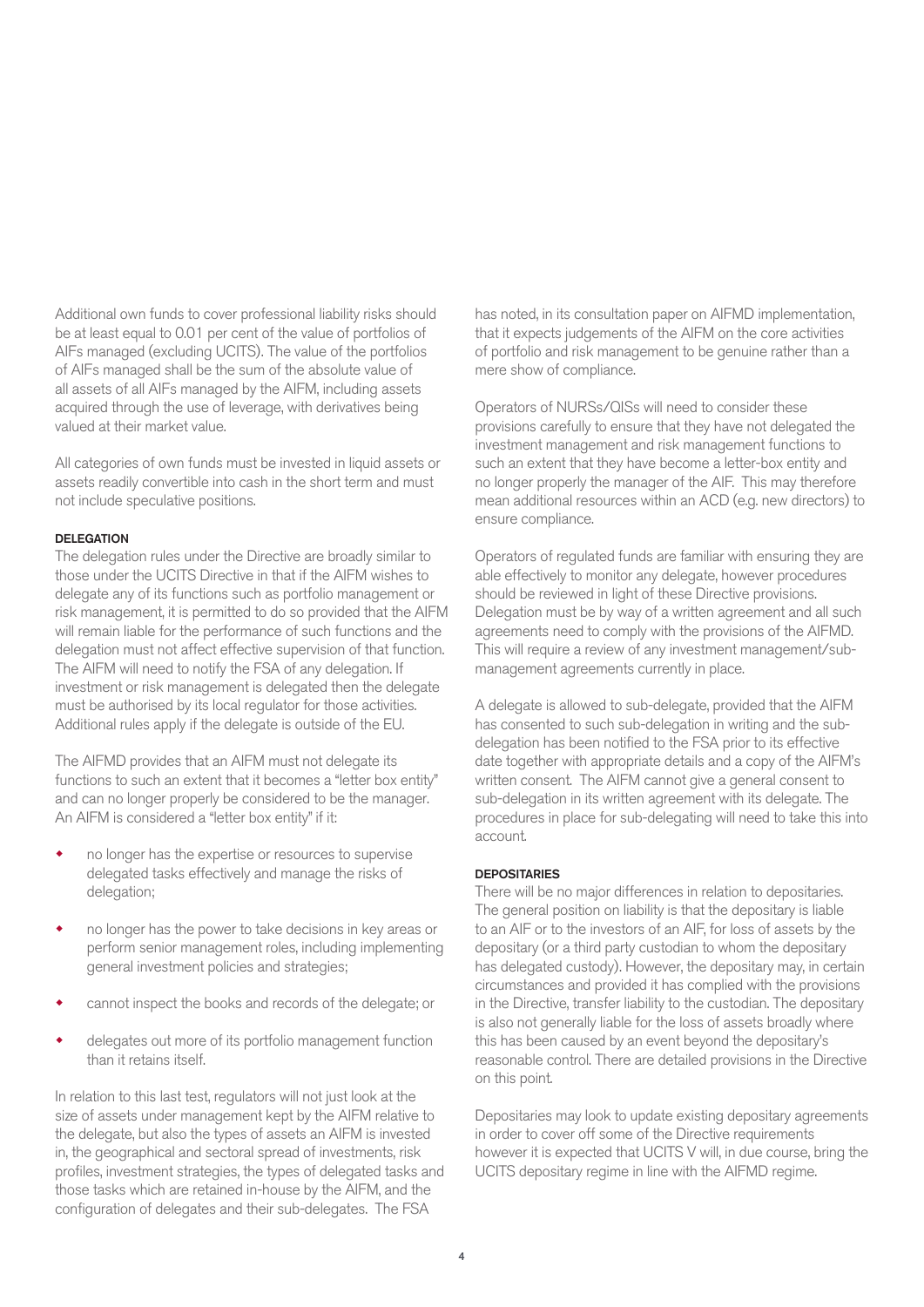The AIFMD imposes significant monitoring and oversight obligations on depositaries, and these will necessitate significant co-operation from AIFMs.

#### OPERATIONAL REQUIREMENTS

The organisational requirements in the AIFMD are designed to be broadly consistent with the principles and requirements in the UCITS and MiFID Directives, while at the same time seeking to take into account the particular characteristics of different types of AIFs and the diverse assets in which they may be invested. Most of the organisational requirements in the Directive are aligned with those in the UCITS Directive, so we believe that there will not be many significant differences for firms seeking dual authorisation. Relevant differences are highlighted below.

#### LEVERAGE

An AIFM must calculate leverage for each of its AIFs. This is a concept which operators of regulated funds are used to as the requirements are similar to those for calculating the global exposure of a UCITS. Whilst for UCITS funds, operators can select to use either the "commitment approach" or the "value at risk approach", for AIFs an AIFM must use the "gross method" and the "commitment method".

The gross method is simply the sum of the absolute values of all positions valued in accordance with the Directive. The commitment method, like the commitment approach, allows operators to take into account certain netting or hedging arrangements to reduce risk.

If an AIF employs leverage "on a substantial basis", the AIFM will be required to report on its use of leverage to the FSA, to enable it to assess whether the AIF might contribute to the build-up of systemic risk in the financial markets or risks of disorderly markets. Leverage will only be considered to be "employed on a substantial basis" when the exposure of an AIF, calculated according to the commitment method, exceeds three times the AIF's net asset value. The AIFMD gives new supervisory powers to the FSA, permitting it to impose leverage limits or other restrictions on an AIFM's management activity, where the AIFM's use of leverage, or its interaction with other AIFMs or financial institutions, may contribute to the build-up of systemic risk in the financial system, or risks creating disorderly markets.

#### CONFLICTS OF INTEREST

The AIFMD rules on conflicts of interest are intentionally similar to those from MiFID and the UCITS Directive.

The main change is that if an AIFM is using a prime broker on behalf of its AIF, the terms governing the AIF's relationship with the prime broker must be documented in a formal agreement. In particular, any possibility of transfer and re-use of AIF assets must be provided for in the formal agreement and must comply with the AIF's rules. The depositary must be informed of the existence of the formal agreement.

#### RISK MANAGEMENT

The sections of the Directive providing for risk management, in particular to require the adoption of a risk management policy, mirror the UCITS Directive.

#### LIQUIDITY MANAGEMENT AND VALUATION

These provisions do not provide any significant concern for the operators of regulated funds which currently operate with similar rules. However, AIFMD sets out more details on the liquidity management systems and procedures required and introduces specific liquidity stress testing and periodic disclosure requirements, which will be new for UCITS management companies becoming AIFMs. Indeed the FSA proposes to apply the liquid assets requirement to UCITS firms that do not manage any AIFs, even though they are not within the scope of the Directive.

#### ANNUAL REPORTING TO INVESTORS

Under the Directive, within the annual report an AIFM will need to report to investors on the total amount of its remuneration for the financial year, split into fixed and variable remuneration, paid by the AIFM to its staff, and provide details of the number of beneficiaries and the aggregate amount of remuneration broken down by senior management and members of staff of the AIFM whose actions have a material impact on the risk profile of the AIF.

#### REMUNERATION

Whilst a number of existing fund managers are subject to the current FSA remuneration code, the one required by the AIFMD is different. ESMA has published the final code which will be implemented into the FSA rules.

Existing remuneration structures will need to be reviewed for compliance.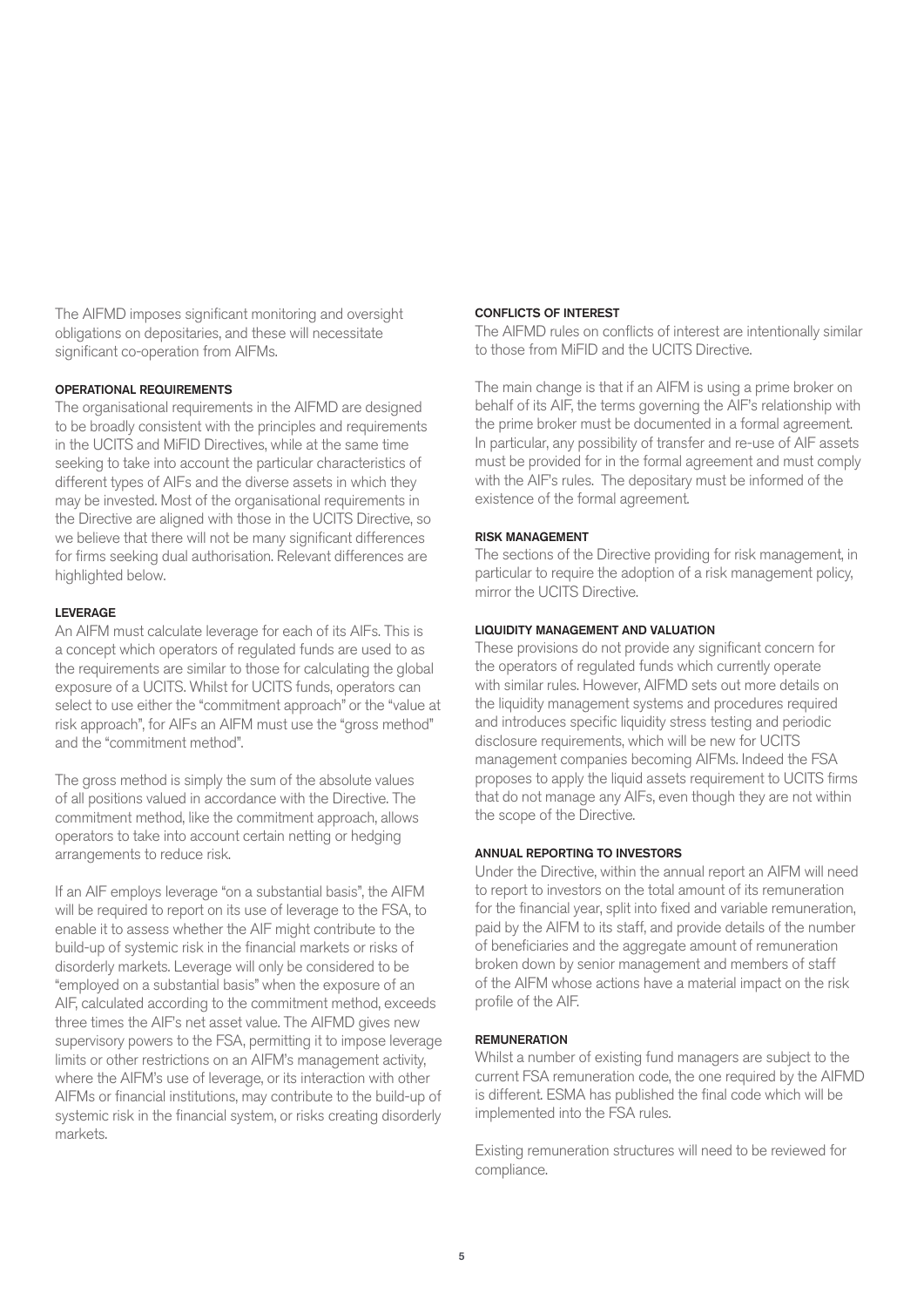#### MARKETING

The FSA has indicated that NURSs will continue to be permitted to be marketed to retail investors in the UK. However if an AIFM wishes to market a NURS to EU investors, the AIFM will need to apply for a passport in order to do so. The FSA is going to cover this issue, together with the issue of non-UK recognised schemes, in its second consultation paper which is expected soon.

The UK marketing regime for QISs is subject to change, not because of the AIFMD, but because of the FSA's proposal to tighten (and almost prohibit) the marketing to retail investors of unregulated funds and similar products. The FSA deems QISs to be similar products even though they have been approved by the FSA.

#### **CONCLUSION**

Although the Directive does not substantially change the regulatory landscape for the operators of regulated funds in the same way that it does for operators of alternative funds, there are still a number of compliance and operational issues to address in the coming months.

CONTACT DETAILS If you would like further information or specific advice please contact: BRIDGET BARKER DD: +44 (0)20 7849 2495 bridget.barker@macfarlanes.com LORA FROUD DD: +44 (0)20 7849 2409 lora.froud@macfarlanes.com

FEBRUARY 2013